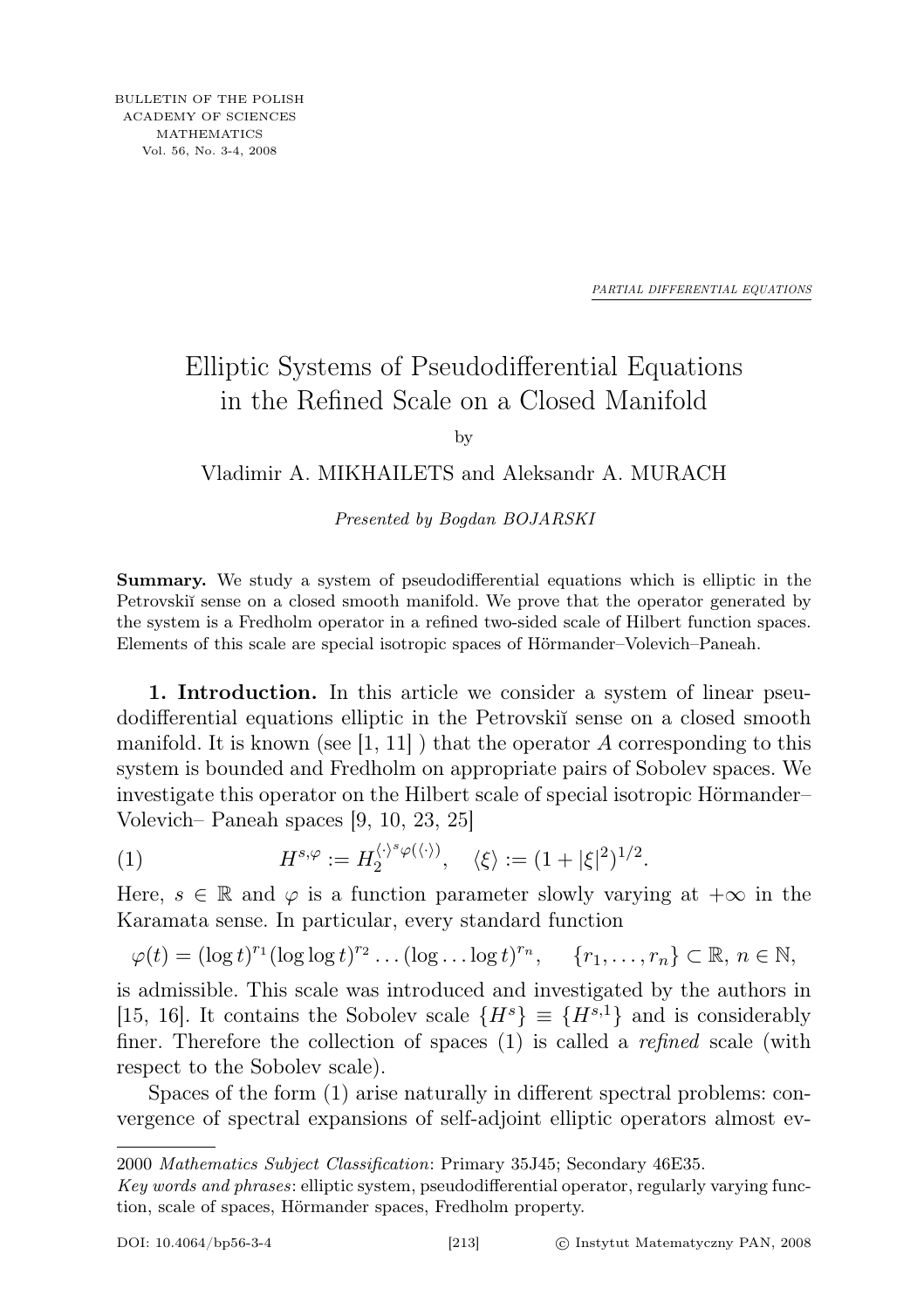erywhere, or in the norm of  $L_p$  with  $p > 2$  or C (see survey [2]); spectral asymptotics of general self-adjoint elliptic operators in a bounded domain; the Weyl formula with a sharp estimate of the remainder (see  $[13, 14]$ ), and others. They may be expected to be useful in other "fine" questions. Due to their interpolation properties, the spaces  $H^{s,\varphi}$  occupy a special position among the spaces of generalized smoothness which are actively investigated and used today (see survey [12], recent articles [8, 6] and the bibliography therein).

The main result of this article is Theorem 1 on the boundedness and the Fredholm property of an elliptic operator on the scale (1). The refined local smoothness of a solution of the elliptic system is obtained as an important application (Theorem 4). Also some auxiliary results are given which may be of independent interest. The case of scalar elliptic operators was investigated earlier by the authors in [16–21].

2. The statement of the problem. Let  $\Gamma$  be a closed (compact and without boundary) infinitely smooth manifold of dimension  $n \geq 1$ . We suppose that a certain  $C^{\infty}$ -density dx is defined on  $\Gamma$ . By  $\mathcal{D}'(\Gamma)$  we denote the linear topological space of all distributions on  $\Gamma$ , that is,  $\mathcal{D}'(\Gamma)$  is the space antidual to the space  $C^{\infty}(\Gamma)$  with respect to the extension of the inner product in  $L_2(\Gamma, dx)$  by continuity. This extension is denoted by  $(f, w)_\Gamma$  for  $f \in \mathcal{D}'(\Gamma), w \in C^{\infty}(\Gamma).$ 

We consider a system of linear equations

(2) 
$$
\sum_{k=1}^{p} A_{j,k} u_k = f_j \text{ on } \Gamma, \quad j = 1, ..., p.
$$

Here,  $p \in \mathbb{N}$  and  $A_{j,k}, j, k = 1, \ldots, p$ , are scalar classical (polyhomogeneous) pseudodifferential operators of arbitrary real orders defined on Γ (see e.g. [1, Sec. 2.1]). The complete symbol of the pseudodifferential operator  $A_{i,k}$  is an infinitely smooth complex-valued function on the cotangent bundle  $\tilde{T}^*T$ . The principal symbol of  $A_{i,k}$  is a positively homogeneous function of order ord  $A_{j,k}$  on every fiber  $T^*_x \Gamma \setminus \{0\}$ ,  $x \in \Gamma$ . The principal symbol is assumed not to be identically zero. We consider equations (2) in the sense of distribution theory, so that  $u_k, f_j \in \mathcal{D}'(\Gamma)$ . For every  $k = 1, \ldots, p$  we put

 $m_k := \max\{\text{ord }A_{1,k}, \ldots, \text{ord }A_{n,k}\}.$ 

Let us assume the system  $(2)$  to be *elliptic* in the Petrovski $\tilde{a}$  sense, that is,

 $\det (a_{j,k}^{(0)}(x,\xi))_{j,k=1}^p \neq 0 \quad \text{ for each } x \in \Gamma, \, \xi \in T_x^* \Gamma \setminus \{0\}.$ 

Here,  $a_{j,k}^{(0)}(x,\xi)$  is the principal symbol of  $A_{j,k}$  if ord  $A_{j,k} = m_k$ , and  $a_{j,k}^{(0)}(x,\xi)$  $\equiv 0$  if ord  $A_{j,k} < m_k$ .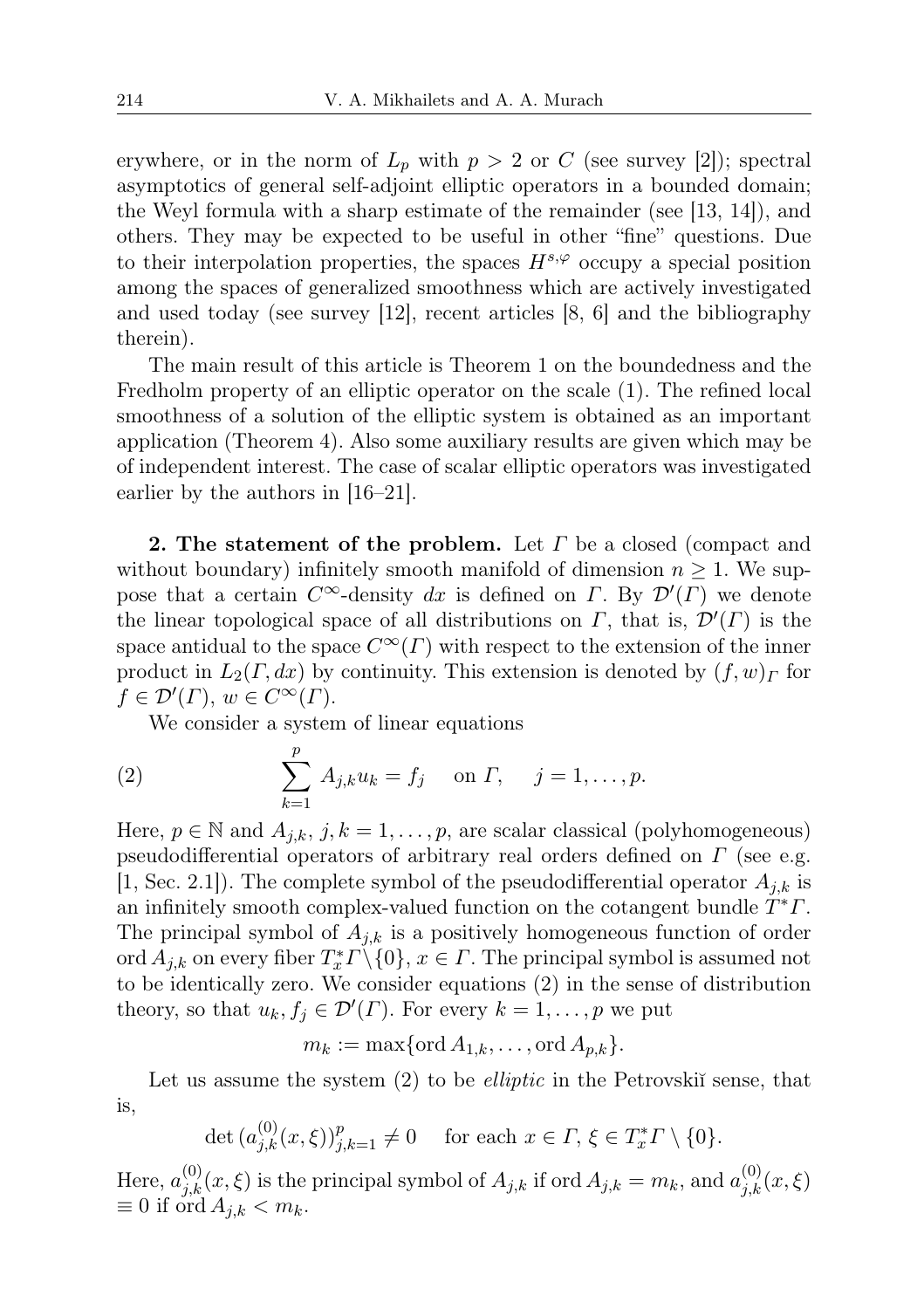Let us rewrite the system (2) in matrix form:  $Au = f$  on  $\Gamma$ , where  $A :=$  $(A_{i,k})$  is a square  $p \times p$  matrix, and  $u = \text{col}(u_1, \ldots, u_p)$ ,  $f = \text{col}(f_1, \ldots, f_p)$ are function columns. The mapping  $u \mapsto Au$  is a continuous linear operator on  $(\mathcal{D}'(\Gamma))^p$ . We investigate the restrictions of this operator to spaces of the refined scale over  $\Gamma$ .

**3. Auxiliary results.** We denote by  $M$  the set of all Borel measurable functions  $\varphi : [1, +\infty) \to (0, +\infty)$  such that  $\varphi$  and  $1/\varphi$  are bounded on every compact interval [1, b], and  $\varphi$  is slowly varying at  $+\infty$  in the Karamata sense, that is,

$$
\lim_{t \to +\infty} \varphi(\lambda t) / \varphi(t) = 1 \quad \text{ for each } \lambda > 0.
$$

Let  $s \in \mathbb{R}$  and  $\varphi \in \mathcal{M}$ . We denote by  $H^{s,\varphi}(\mathbb{R}^n)$  the set of all tempered distributions u whose Fourier transform  $\hat{u}$  is a locally Lebesgue integrable function in  $\mathbb{R}^n$  which satisfies the condition

$$
\int \langle \xi \rangle^{2s} \varphi^2(\langle \xi \rangle) |\widehat{u}(\xi)|^2 d\xi < \infty.
$$

Here, the integral is over  $\mathbb{R}^n$ , and  $\langle \xi \rangle := (1 + \xi_1^2 + \cdots + \xi_n^2)^{1/2}$ . In  $H^{s,\varphi}(\mathbb{R}^n)$ we define the inner product

$$
(u,v)_{H^{s,\varphi}(\mathbb{R}^n)} := \int \langle \xi \rangle^{2s} \varphi^2(\langle \xi \rangle) \widehat{u}(\xi) \overline{\widehat{v}(\xi)} d\xi.
$$

The space  $H^{s,\varphi}(\mathbb{R}^n)$  is a special isotropic Hilbert case of the spaces introduced by L. Hörmander [9, Sec. 2.2], [10, Sec. 10.1] and L. R. Volevich and B. P. Paneah [25, Sec. 2], [23, Sec. 1.4.2]. In the simplest case where  $\varphi(\cdot) \equiv 1$  the space  $H^{s,\varphi}(\mathbb{R}^n)$  coincides with the Sobolev space  $H^s(\mathbb{R}^n)$ . It follows from the inclusions

$$
\bigcup_{\varepsilon>0} H^{s+\varepsilon}(\mathbb{R}^n) =: H^{s+}(\mathbb{R}^n) \subset H^{s,\varphi}(\mathbb{R}^n) \subset H^{s-}(\mathbb{R}^n) := \bigcap_{\varepsilon>0} H^{s-\varepsilon}(\mathbb{R}^n)
$$

that in the collection of spaces

(3) 
$$
\{H^{s,\varphi}(\mathbb{R}^n) : s \in \mathbb{R}, \varphi \in \mathcal{M}\}
$$

the function parameter  $\varphi$  defines an additional (subpower) smoothness with respect to the basic (power) s-smoothness. In other words,  $\varphi$  refines the power smoothness.

The refined scale over the manifold  $\Gamma$  is constructed from the scale (3) in the usual way. Let us choose a finite  $C^{\infty}$  atlas on  $\Gamma$  consisting of local charts  $\alpha_j : \mathbb{R}^n \leftrightarrow U_j, j = 1, \ldots, r.$  Here the open sets  $U_j$  form a finite covering of Γ. Let  $\chi_j \in C^{\infty}(\Gamma)$ ,  $j = 1, \ldots, r$ , form a partition of unity on Γ with  $\supp \chi_j \subset U_j$ .

We set

$$
H^{s,\varphi}(\Gamma) := \{ h \in \mathcal{D}'(\Gamma) : (\chi_j h) \circ \alpha_j \in H^{s,\varphi}(\mathbb{R}^n), j = 1,\ldots,r \}.
$$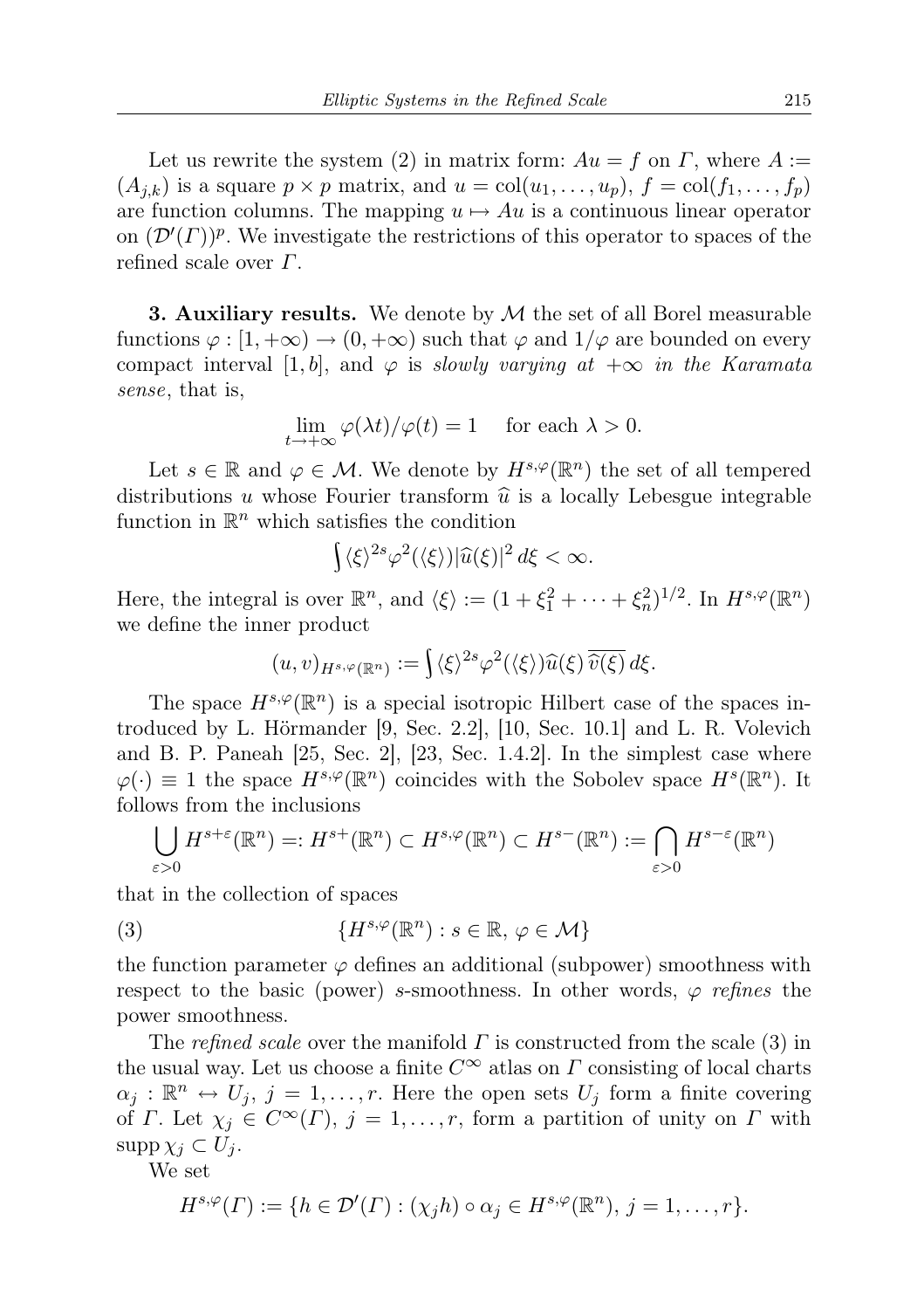Here,  $(\chi_i h) \circ \alpha_i$  is the representation of the distribution  $\chi_j h$  in the local chart  $\alpha_i$ . The inner product in  $H^{s,\varphi}(\Gamma)$  is defined by the formula

$$
(f,g)_{H^{s,\varphi}(\Gamma)} := \sum_{j=1}^r ((\chi_j f) \circ \alpha_j, (\chi_j g) \circ \alpha_j)_{H^{s,\varphi}(\mathbb{R}^n)}
$$

and induces the norm  $||h||_{s,\varphi} := (h,h)_{s,\varphi}^{1/2}$ .

The collection of function spaces

(4) 
$$
\{H^{s,\varphi}(\Gamma) : s \in \mathbb{R}, \ \varphi \in \mathcal{M}\}
$$

is called the *refined scale* over the manifold  $\Gamma$ . We note the following properties of this scale (see [16, Theorems 3.5, 3.6] or [21, Theorem 3.6]).

PROPOSITION 1. Let  $s \in \mathbb{R}$  and  $\varphi, \varphi_1 \in \mathcal{M}$ .

- (i)  $H^{s,\varphi}(\Gamma)$  is a separable Hilbert space, independent (up to equivalent norms) of the choice of the atlas and the partition of unity.
- (ii) The imbedding  $H^{s,\varphi}(\Gamma) \hookrightarrow \mathcal{D}'(\Gamma)$  is continuous.
- (iii)  $C^{\infty}(\Gamma)$  is dense in  $H^{s,\varphi}(\Gamma)$ .
- (iv) For each  $\varepsilon > 0$  the following compact and dense imbeddings hold:

 $H^{s+\varepsilon}(\Gamma) \hookrightarrow H^{s,\varphi}(\Gamma) \hookrightarrow H^{s-\varepsilon}(\Gamma)$  and  $H^{s+\varepsilon,\varphi_1}(\Gamma) \hookrightarrow H^{s,\varphi}(\Gamma)$ .

- (v) If  $\varphi/\varphi_1$  is bounded in a neighborhood of  $+\infty$ , then we have a continuous dense imbedding  $H^{s,\varphi_1}(\Gamma) \hookrightarrow H^{s,\varphi}(\Gamma)$ . It is compact if  $\varphi(t)/\varphi_1(t) \to 0 \text{ as } t \to +\infty.$
- (vi)  $H^{s,\varphi}(\Gamma)$  and  $H^{-s,1/\varphi}(\Gamma)$  are mutually dual (up to equivalent norms) with respect to the sesquilinear form  $(\cdot, \cdot)_\Gamma$ .

In connection with assertion (vi) we note that  $\varphi \in \mathcal{M} \Leftrightarrow 1/\varphi \in \mathcal{M}$ . Hence the space  $H^{-s,1/\varphi}(\Gamma)$  is well defined.

The refined scale (4) admits the following alternative intrinsic description [21, Theorem 3.8]. Let the Riemannian structure on the manifold  $\Gamma$  which defines the density dx be given (it is always possible), and let  $\Delta_{\Gamma}$  be the Beltrami–Laplace operator on  $\Gamma$ . For  $s \in \mathbb{R}$  and  $\varphi \in \mathcal{M}$ , we define the function

$$
\varphi_s(t) := \begin{cases} t^{s/2} \varphi(t^{1/2}) & \text{for } t \ge 1, \\ \varphi(1) & \text{for } 0 < t < 1. \end{cases}
$$

We consider the operator  $\varphi_s(1-\Delta_\Gamma)$  in the space  $L_2(\Gamma,dx)$  as a Borel function of the self-adjoint operator  $1 - \Delta_{\Gamma}$ .

PROPOSITION 2. For any  $s \in \mathbb{R}$  and  $\varphi \in \mathcal{M}$ , the space  $H^{s,\varphi}(\Gamma)$ coincides with the completion of  $C^{\infty}(\Gamma)$  with respect to the norm  $u \mapsto$  $\|\varphi_s(1-\Delta_{\Gamma})u\|_{L_2(\Gamma, dx)}$  which is equivalent to the norm  $\|u\|_{s,\varphi}$ .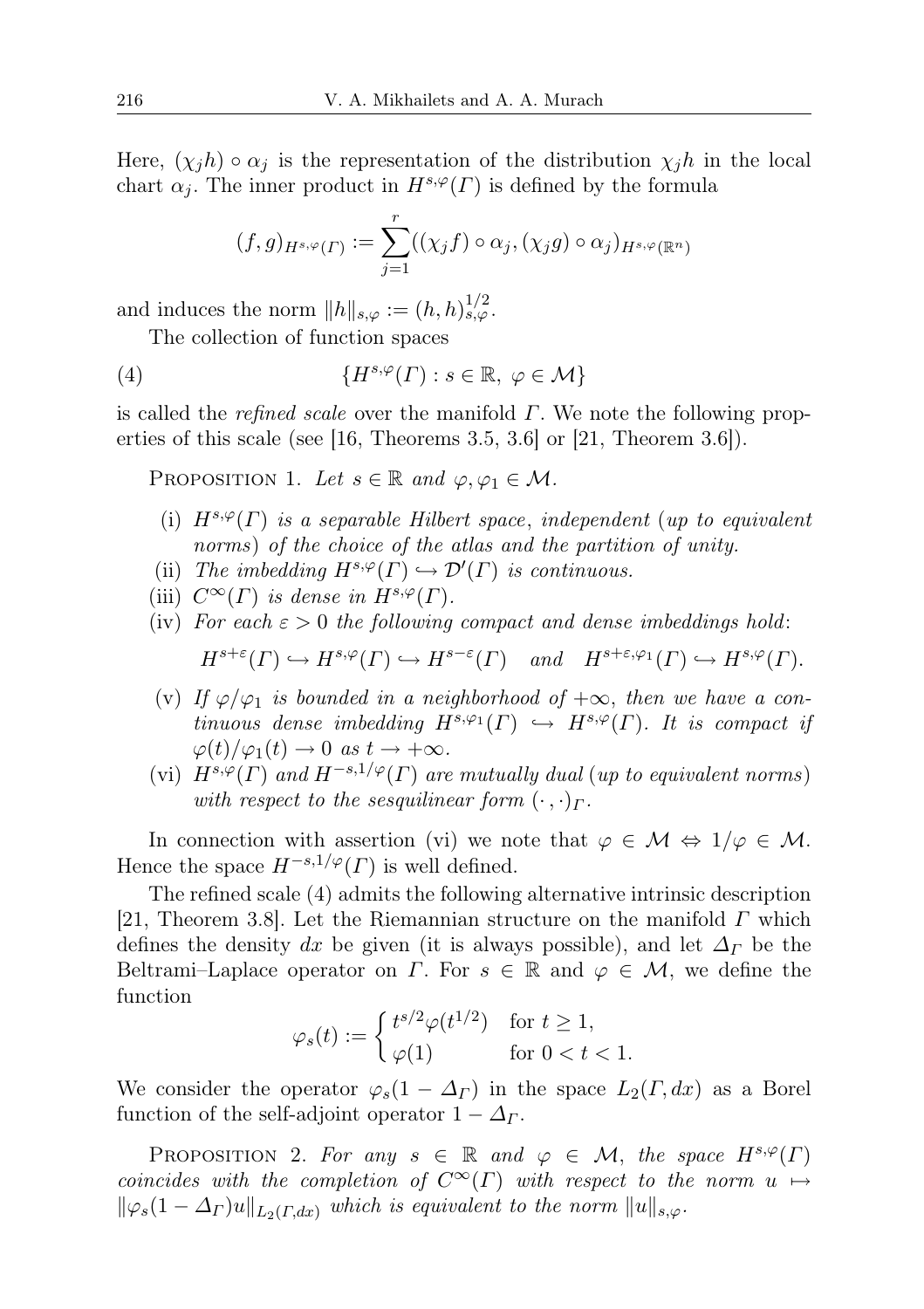The following refinement of the classical Sobolev theorem characterizes separating possibilities of the refined scale [16, Theorem 3.6, Remark 3.3].

PROPOSITION 3. Let  $\varphi \in \mathcal{M}$  and let  $\rho \geq 0$  be an integer. The inequality

(5) 
$$
\int_{1}^{+\infty} \frac{dt}{t\varphi^2(t)} < \infty
$$

is equivalent to the continuous imbedding  $H^{\rho+n/2,\varphi}(\Gamma) \hookrightarrow C^{\rho}(\Gamma)$ . The continuity of this imbedding implies its compactness.

4. The main results. We denote by  $A^+$  the matrix pseudodifferential operator formally adjoint to A with respect to the inner product in  $(L_2(\Gamma, dx))^p$ . We set

$$
N := \{ u \in (C^{\infty}(\Gamma))^p : Au = 0 \text{ on } \Gamma \},
$$
  

$$
N^+ := \{ v \in (C^{\infty}(\Gamma))^p : A^+v = 0 \text{ on } \Gamma \}.
$$

The ellipticity of the system (2) implies that the spaces  $N$  and  $N^+$  are finite-dimensional [1, Sec. 3.2].

We recall the following: a bounded linear operator  $T : X \to Y$  between Banach spaces is called Fredholm if its kernel is finite-dimensional and its range  $T(X)$  is closed in Y and has finite codimension therein. The Fredholm operator T has finite index ind  $T := \dim \ker T - \dim(Y/T(X)).$ 

THEOREM 1. For any  $s \in \mathbb{R}$  and  $\varphi \in \mathcal{M}$  the mapping  $u \mapsto Au$ ,  $u \in$  $(\mathcal{D}'(\Gamma))^p$ , restricts to a bounded linear operator

(6) 
$$
A: \prod_{k=1}^p H^{s+m_k,\varphi}(\Gamma) \to (H^{s,\varphi}(\Gamma))^p.
$$

This operator is Fredholm, has kernel N and range

(7) 
$$
\Big\{f \in (H^{s,\varphi}(\Gamma))^p : \sum_{j=1}^p (f_j,v_j)_\Gamma = 0 \ \forall (v_1,\ldots,v_p) \in N^+\Big\}.
$$

The index of the operator (6) is equal to dim  $N - \dim N^+$  and is independent of s and  $\varphi$ .

This theorem specifies, with regard to the refined scale (4), the known propositions on solvability of elliptic systems in the Sobolev scale (see [1, Theorem 3.2.1], [11, Theorems 19.2.1, 19.5.3]).

According to Theorem 1,  $N^+$  is the defect subspace of the operator (6). Let us note [3], [1, Sec. 2.3 f] that in the scalar case  $(p = 1)$  the index of (6) is 0 if dim  $\Gamma \geq 2$ . Another sufficient condition for this property is the ellipticity of the system with a parameter on a certain ray  $K := \{ \lambda \in \mathbb{C} : \arg \lambda = \text{const} \}$  $[1, Sec. 4].$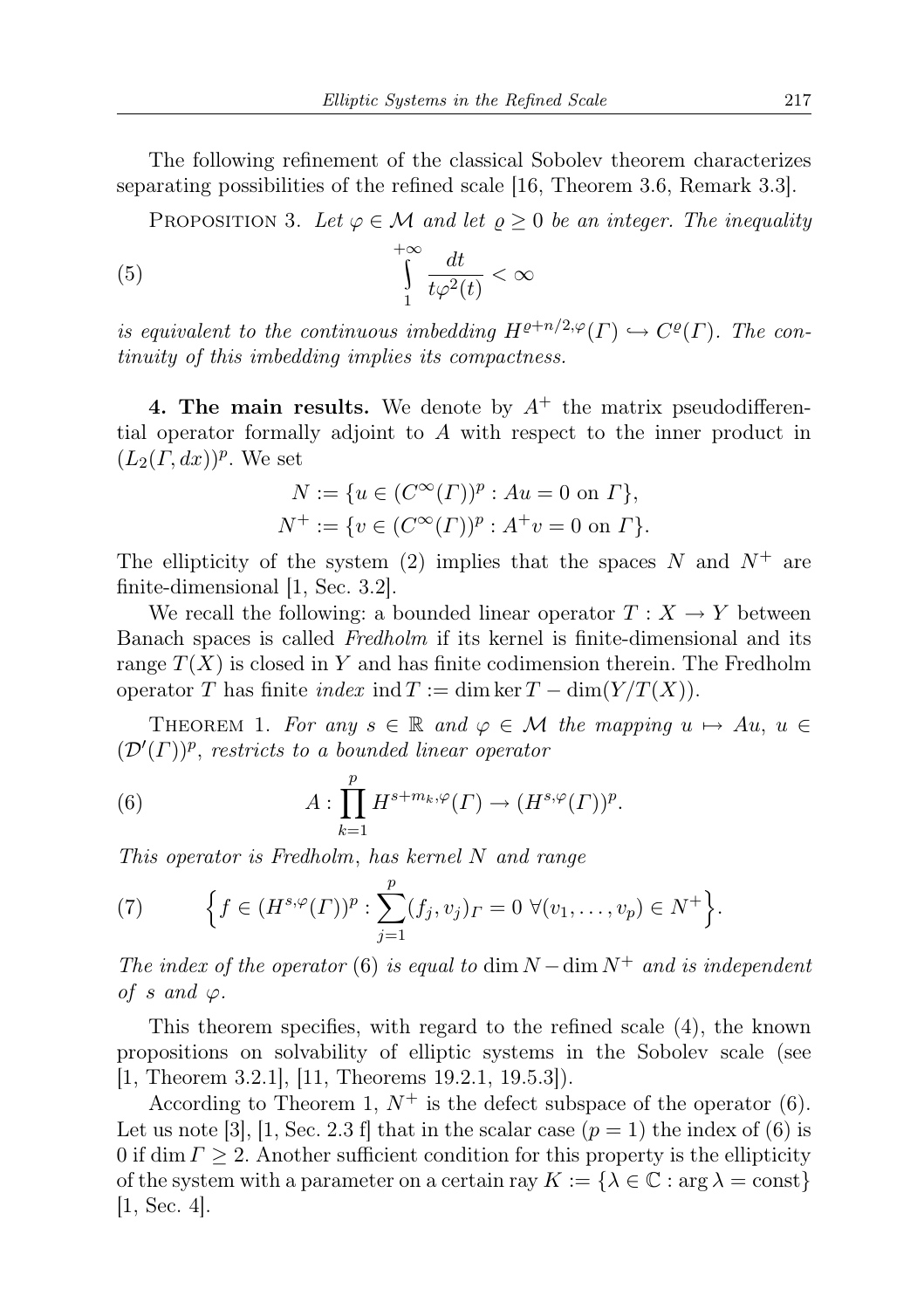THEOREM 2. For any  $s \in \mathbb{R}, \varphi \in \mathcal{M}$  and  $\sigma > 0$ , the following a priori estimate holds true:

$$
\sum_{k=1}^p \|u_k\|_{s+m_k,\varphi} \leq c \Big(\sum_{j=1}^p \|f_j\|_{s,\varphi} + \sum_{k=1}^p \|u_k\|_{s+m_k-\sigma,\varphi}\Big).
$$

Here, the number  $c > 0$  is independent of the vector-functions u and  $f = Au$ .

If the spaces N and  $N^+$  are trivial, then the operator (6) is a topological isomorphism. Generally, it is convenient to define the isomorphism with the help of two projectors. We decompose the spaces on which (6) acts into the following direct sums of (closed) subspaces:

$$
\prod_{k=1}^{p} H^{s+m_k,\varphi}(\Gamma) = N \dotplus \left\{ u : \sum_{k=1}^{p} (u_k, w_k)_{\Gamma} = 0 \ \forall (w_1, \dots, w_p) \in N \right\},
$$

$$
(H^{s,\varphi}(\Gamma))^p = N^+ \dotplus A((H^{s,\varphi}(\Gamma))^p).
$$

Denote by  $P$  and  $P^+$  respectively the oblique projectors of these spaces onto the second terms in the sums. The projectors are independent of s and  $\varphi$ .

THEOREM 3. For any  $s \in \mathbb{R}$  and  $\varphi \in \mathcal{M}$ , the restriction of the operator (6) to the subspace  $P(\prod_{k=1}^p H^{s+m_k,\varphi}(\Gamma))$  establishes a topological isomorphism

(8) 
$$
A: P\left(\prod_{k=1}^p H^{s+m_k,\varphi}(\Gamma)\right) \leftrightarrow P^+\left((H^{s,\varphi}(\Gamma))^p\right).
$$

**5. The proofs.** We start from the following lemma. Denote by  $\psi^r(\Gamma)$ the set of all (not necessarily classical) pseudodifferential operators on  $\Gamma$  of order  $\leq r \in \mathbb{R}$ .

LEMMA 1. Let  $r \in \mathbb{R}$  and  $T \in \Psi^r(\Gamma)$ . Then the restriction of the mapping  $u \mapsto Tu$ ,  $u \in \mathcal{D}'(\Gamma)$ , to the space  $H^{\sigma,\varphi}(\Gamma)$  is a bounded operator

(9) 
$$
T: H^{\sigma,\varphi}(\Gamma) \to H^{\sigma-r,\varphi}(\Gamma)
$$
 for every  $\sigma \in \mathbb{R}, \varphi \in \mathcal{M}$ .

This lemma is known for  $\varphi \equiv 1$  (the Sobolev scale) [1, Theorem 2.1.2]. We deduce the general case by interpolation with a function parameter. We recall the definition of this interpolation (see [7, 24, 15, 21]).

Let  $X := [X_0, X_1]$  be an ordered couple of separable complex Hilbert spaces such that there is a continuous dense imbedding  $X_1 \hookrightarrow X_0$ . We call such a couple *admissible*. For the couple  $X$  there exists an isometric isomorphism  $J: X_1 \leftrightarrow X_0$  such that J is a self-adjoint positive operator on  $X_0$  with domain  $X_1$ . This operator is uniquely determined by the couple X. Let  $\psi : (0, +\infty) \to (0, +\infty)$  be a Borel measurable function. We denote by  $[X_0, X_1]_\psi$  or simply by  $X_\psi$  the domain of the operator  $\psi(J)$  endowed with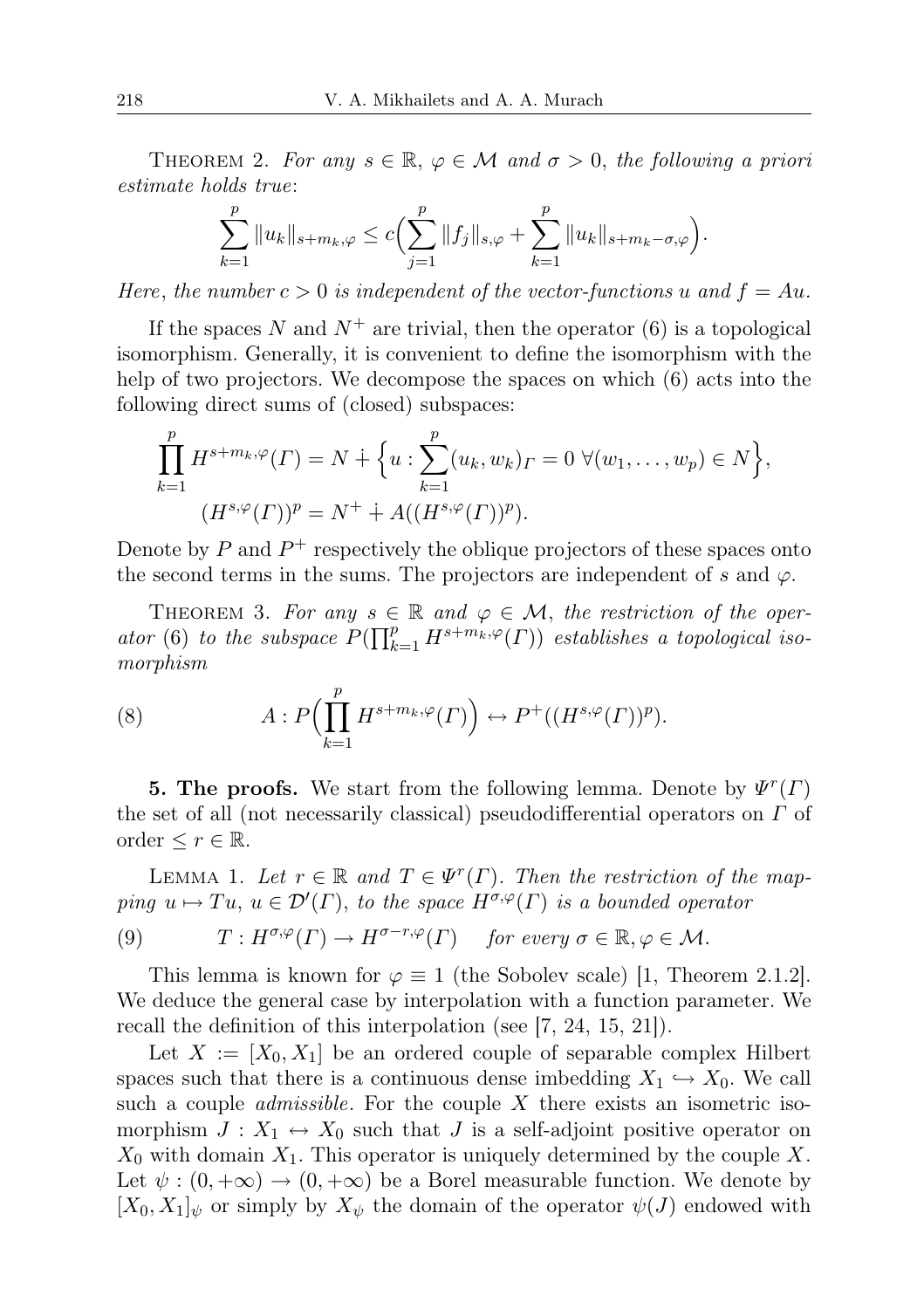the graph inner product and the corresponding norm:

$$
(u,v)_{X_{\psi}} := (u,v)_{X_0} + (\psi(J)u, \psi(J)v)_{X_0}, \quad ||u||_{X_{\psi}} = (u,u)_{X_{\psi}}^{1/2}.
$$

The space  $X_{\psi}$  is a separable Hilbert space.

The function  $\psi$  is called an *interpolation parameter* if the following condition is fulfilled for all admissible couples  $X = [X_0, X_1], Y = [Y_0, Y_1]$  of Hilbert spaces and any linear mapping  $T$  given on  $X_0$ : if the restriction of T to  $X_j$  is a bounded operator  $T: X_j \to Y_j$  for each  $j = 0, 1$ , then the restriction of T to  $X_{\psi}$  is also a bounded operator  $T: X_{\psi} \to Y_{\psi}$ .

We need the following interpolation property of the refined scale on  $\Gamma$ (see [16, Theorem 3.5] or [21, Theorem 3.5]). Let  $\varphi \in \mathcal{M}$  and  $\varepsilon > 0$ . We set

$$
\psi(t) := \begin{cases} t^{1/2} \varphi(t^{1/(2\varepsilon)}) & \text{for } t \ge 1, \\ \varphi(1) & \text{for } 0 < t < 1. \end{cases}
$$

Then  $\psi$  is an interpolation parameter and

(10) 
$$
[H^{\sigma-\varepsilon}(\Gamma), H^{\sigma+\varepsilon}(\Gamma)]_{\psi} = H^{\sigma,\varphi}(\Gamma) \quad \text{for all } \sigma \in \mathbb{R}
$$

with the equivalence of norms.

*Proof of Lemma 1.* Fix  $\sigma \in \mathbb{R}$  and  $\varphi \in \mathcal{M}$ . We consider the bounded linear operators on Sobolev spaces:

(11) 
$$
T: H^{\sigma+1}(\Gamma) \to H^{\sigma-r+1}(\Gamma).
$$

According to interpolation formula (10) with  $\varepsilon = 1$  we get from (11) the existence and boundedness of the operator (9):

$$
T: H^{\sigma,\varphi}(\Gamma) = [H^{\sigma-1}(\Gamma), H^{\sigma+1}(\Gamma)]_{\psi}
$$
  
 
$$
\rightarrow [H^{\sigma-r-1}(\Gamma), H^{\sigma-r+1}(\Gamma)]_{\psi} = H^{\sigma-r,\varphi}(\Gamma).
$$

*Proof of Theorem 1.* Let  $s \in \mathbb{R}$  and  $\varphi \in \mathcal{M}$ . The existence and boundedness of the operator (6) results from the condition  $A_{j,k} \in \Psi^{m_k}(\Gamma)$  and Lemma 1 for  $\sigma := s + m_k$ . We deduce the Fredholm property of this operator from the following known fact (see [1, Theorem 3.2.1], [11, Theorem 19.5.3]). Since the system  $(2)$  is elliptic in the Petrovski $\tilde{a}$  sense, there exists a matrix pseudodifferential operator  $B = (B_{k,j})_{k,j=1}^p$  such that  $B_{k,j} \in \Psi^{-m_k}(\Gamma)$  and

(12) 
$$
BA = I + T_1, AB = I + T_2,
$$

where  $T_1$ ,  $T_2$  are matrix pseudodifferential operators whose elements belong to  $\Psi^{-\infty}(\Gamma) := \bigcap_{r \in \mathbb{R}} \Psi^{r}(\Gamma)$ . As usual, I is the identity operator on  $(\mathcal{D}'(\Gamma))^p$ . The operator  $B$  is called a *parametrix* for  $A$ . According to Lemma 1 it is a bounded operator

(13) 
$$
B: (H^{s,\varphi}(\Gamma))^p \to \prod_{k=1}^p H^{s+m_k,\varphi}(\Gamma).
$$

 $1/2$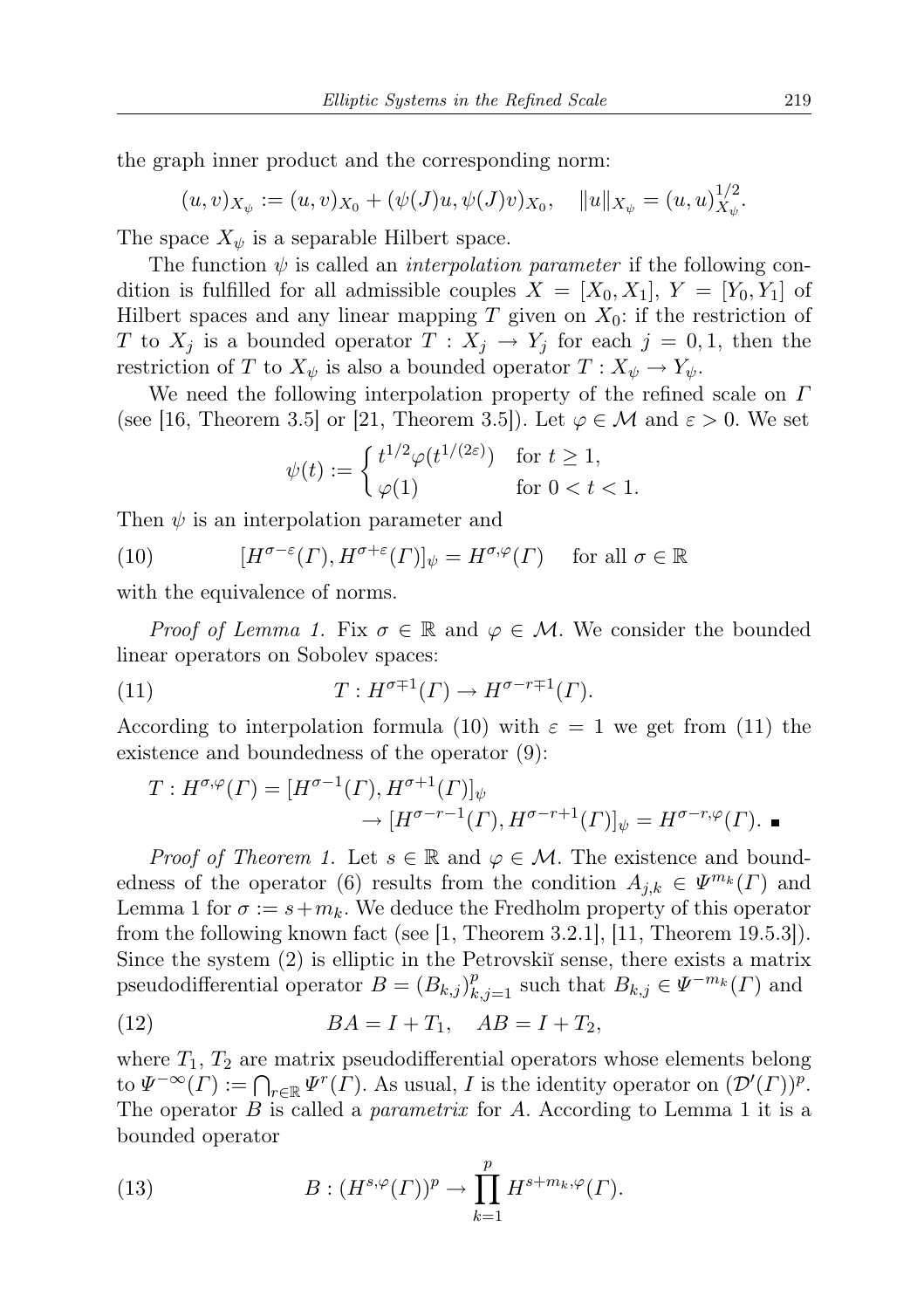Write  $T_1 = (T_1^{j,k})$  $(T_1^{j,k})_{j,k=1}^p$  and  $T_2 = (T_2^{k,j})$  $\sum_{i=2}^{k,j} \sum_{k,j=1}^{p}$ . Since  $T_1^{j,k} \in \Psi^{m_k-m_j-\varrho}(T)$  and  $T_2^{k,j} \in \Psi^{-\varrho}(\Gamma)$  for every  $\varrho > 0$ , by Lemma 1 we have the bounded operators

(14) 
$$
T_1: \prod_{k=1}^p H^{s+m_k,\varphi}(\Gamma) \to \prod_{j=1}^p H^{s+m_j+\varrho,\varphi}(\Gamma) \quad \text{for } \varrho > 0,
$$

(15) 
$$
T_2: (H^{s,\varphi}(\Gamma))^p \to (H^{s+\varrho,\varphi}(\Gamma))^p \qquad \text{for } \varrho > 0.
$$

In addition, according to Proposition  $1(iv)$  we have compact imbeddings

$$
\prod_{j=1}^p H^{s+m_j+\varrho,\varphi}(\Gamma) \hookrightarrow \prod_{k=1}^p H^{s+m_k,\varphi}(\Gamma) \quad \text{for } \varrho > 0,
$$
  

$$
(H^{s+\varrho,\varphi}(\Gamma))^p \hookrightarrow (H^{s,\varphi}(\Gamma))^p \quad \text{for } \varrho > 0.
$$

It follows that  $T_1$  is compact on  $\prod_{j=1}^p H^{s+m_j,\varphi}(\Gamma)$ , and  $T_2$  is compact on  $(H^{s,\varphi}(\Gamma))^p$ .

Thus we have equalities (12), where B is bounded whereas  $T_1$ ,  $T_2$  are compact on the spaces specified above. It is known (see [1, Theorem 2.3.2], [11, Corollary 19.1.9]) that this is equivalent to the Fredholm property of (6).

Denote by  $N_{s,\varphi}$  the kernel of (6) and by  $N_{s,\varphi}^+$  the kernel of the adjoint to (6). Let us show that  $N_{s,\varphi} = N$  and  $N_{s,\varphi}^+ = N^+$ .

Let  $u \in N_{s,\varphi}$ . In view of (12), (14),

$$
u = BAu - T_1u = -T_1u \in \prod_{j=1}^p H^{s+m_j+\varrho,\varphi}(\Gamma) \quad \text{ for } \varrho > 0.
$$

Hence  $u \in C^{\infty}(\Gamma)$  by Proposition 3. So  $N_{s,\varphi} \subseteq N$ . The inverse inclusion is evident. Thus we have  $N_{s,\varphi}=N$ .

Further, according to Proposition  $2(\nu i)$  we can identify the operators adjoint to  $(6)$ ,  $(13)$ ,  $(15)$  with the matrix pseudodifferential operators  $A^+,$  $B^+$ ,  $T_2^+$  formally adjoint to A, B,  $T_2$  with respect to the inner product in  $(L_2(\Gamma, dx))^p$ . In this sense  $N^+_{s,\varphi}$  is the kernel of the operator

$$
A^+ : (H^{-s, 1/\varphi}(T))^p \to \prod_{k=1}^p H^{-s-m_k, 1/\varphi}(T).
$$

Therefore  $N^+ \subseteq N^+_{s,\varphi} \subset (H^{-s,1/\varphi}(T))^p$ . To prove the inclusion  $N^+_{s,\varphi} \subseteq N^+$ , let  $f \in N^+_{s,\varphi}$ . Passing to adjoint operators in the second equality of (12) we can write

$$
f = B^{+}A^{+}f - T_{2}^{+}f = -T_{2}^{+}f.
$$

Since all elements of the matrix  $T_2^+$  are in  $\Psi^{-\infty}(\Gamma)$ , by Lemma 1 we have the bounded operator

$$
T_2^+ : (H^{-s,1/\varphi}(\Gamma))^p \to (H^{-s+\varrho,1/\varphi}(\Gamma))^p
$$
 for  $\varrho > 0$ .

Proposition 3 now yields  $f \in (C^{\infty}(\Gamma))^p$ . Hence  $f \in N$ , so that  $N^+_{s,\varphi} \subseteq N^+$ . Thus  $N^+_{s,\varphi}=N^+$ .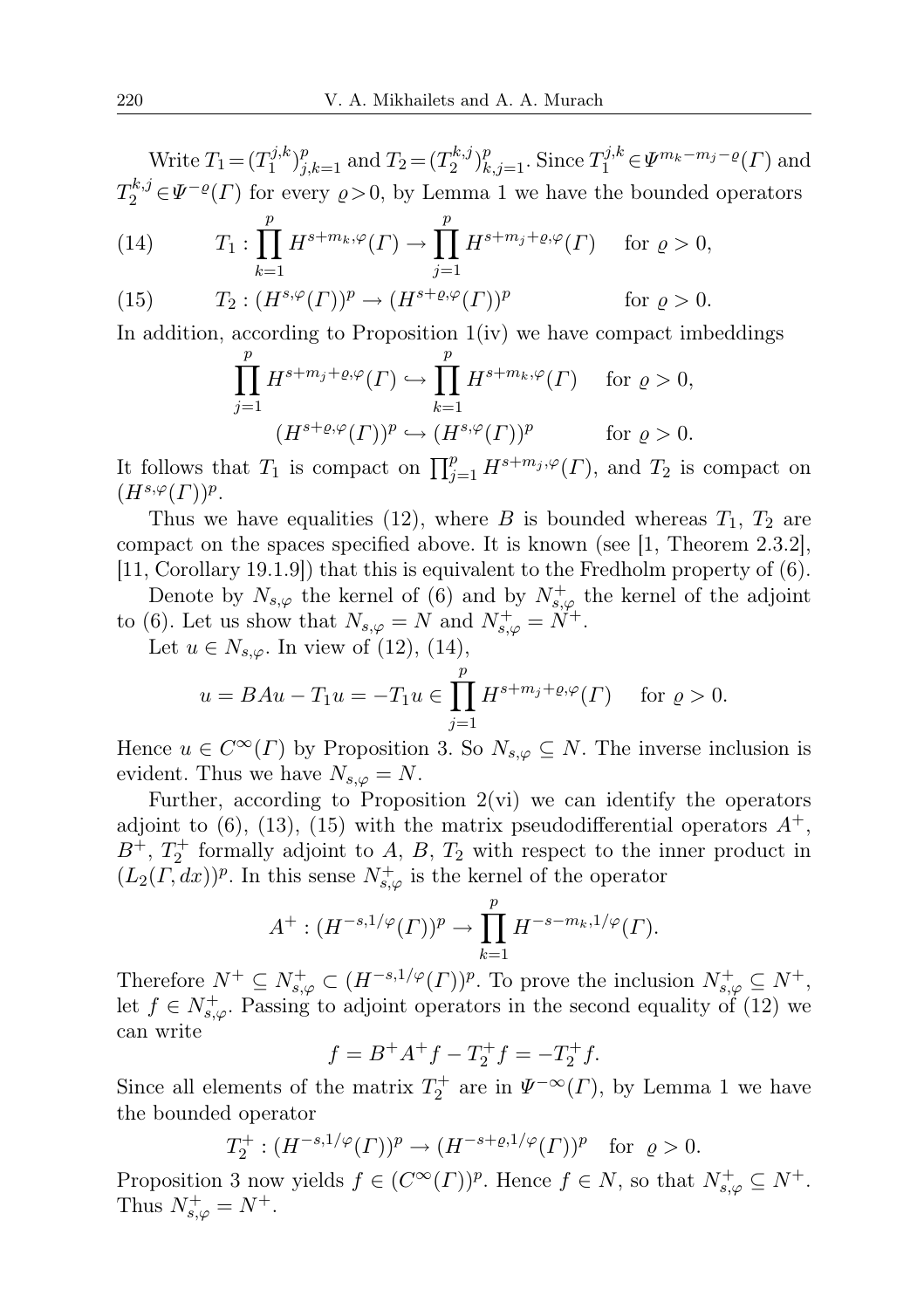Now it is easy to complete the proof of Theorem 1. The range of the operator (6) coincides with the set (7) because the range is closed and  $N^+$ is the kernel of the adjoint to (6) (with respect to the inner product in  $(L_2(\Gamma, dx))^p$ ). The index of (6) is equal to dim  $N - \dim N^+$  as the spaces  $(H^{s,\varphi}(\Gamma))^p/A(H^{s,\varphi}(\Gamma))^p$  and  $N^+$  have the same dimension.

Theorem 1 is proved.  $\blacksquare$ 

Proof of Theorem 2. This theorem follows from the first equality of (12). Indeed, let  $s \in \mathbb{R}$ ,  $\varphi \in \mathcal{M}$  and  $\sigma > 0$ . Denote by  $\|\cdot\|'_{s,\varphi}, \|\cdot\|''_{s,\varphi}$  and  $\|\cdot\|'_{s-\sigma,\varphi}$ the norms in

$$
\prod_{k=1}^{p} H^{s+m_k,\varphi}(\Gamma), \quad (H^{s,\varphi}(\Gamma))^p \quad \text{and} \quad \prod_{k=1}^{p} H^{s+m_k-\sigma,\varphi}(\Gamma)
$$

respectively. For any  $u \in (\mathcal{D}'(\Gamma))^p$  and  $f = Au$  we have

(16)  $||u||'_{s,\varphi} = ||Bf - T_1u||'_{s,\varphi} \le ||Bf||'_{s,\varphi} + ||T_1u||'_{s,\varphi} \le c_0||f||''_{s,\varphi} + c_1||u||'_{s-\sigma,\varphi}$ Here,  $c_0$  is the norm of the bounded operator (13), and  $c_1$  is the norm of the operator

$$
T_1: \prod_{k=1}^p H^{s+m_k-\sigma,\varphi}(\Gamma) \to \prod_{k=1}^p H^{s+m_k,\varphi}(\Gamma).
$$

The last operator is bounded by Lemma 1 because all elements of the matrix  $T_1$  belong to  $\Psi^{-\infty}(\Gamma)$ . Inequality (16) is equivalent to Theorem 2 (we use non-Hilbertian norms in this theorem to avoid an awkward formula).

Finally, Theorem 3 is a direct consequence of Theorem 1.

**6. An application.** Let  $\Gamma_0$  be an open nonempty subset of the manifold  $\Gamma$ . We define

$$
H^{s,\varphi}_{\text{loc}}(\Gamma_0) := \{ f \in \mathcal{D}'(\Gamma) : \chi f \in H^{s,\varphi}(\Gamma) \,\,\forall \chi \in C^{\infty}(\Gamma), \text{supp}\,\chi \subseteq \Gamma_0 \}.
$$

THEOREM 4. Assume that  $u \in (D'(F))^p$  is a solution of the equation  $Au = f$  on  $\Gamma_0$ , where  $f \in (H^{s,\varphi}_{loc}(\Gamma_0))^p$  for some  $s \in \mathbb{R}$  and  $\varphi \in \mathcal{M}$ . Then  $u \in \prod_{k=1}^p H_{\text{loc}}^{s+m_k, \varphi}(\Gamma_0).$ 

This theorem specifies, with regard to the refined scale (4), the known propositions on local increase of interior smoothness of an elliptic system solution in the Sobolev scale (see [5, 9, 4]). Note that the refined local smoothness  $\varphi$  of the right-hand side of the elliptic system is inherited by its solution.

First we prove Theorem 4 in the global case where  $\Gamma_0 = \Gamma$ .

LEMMA 2. Let  $s \in \mathbb{R}, \varphi \in \mathcal{M}$  and  $u \in (\mathcal{D}'(\Gamma))^p$ . Then

$$
Au \in (H^{s,\varphi}(\Gamma))^p \Rightarrow u \in \prod_{k=1}^p H^{s+m_k,\varphi}(\Gamma).
$$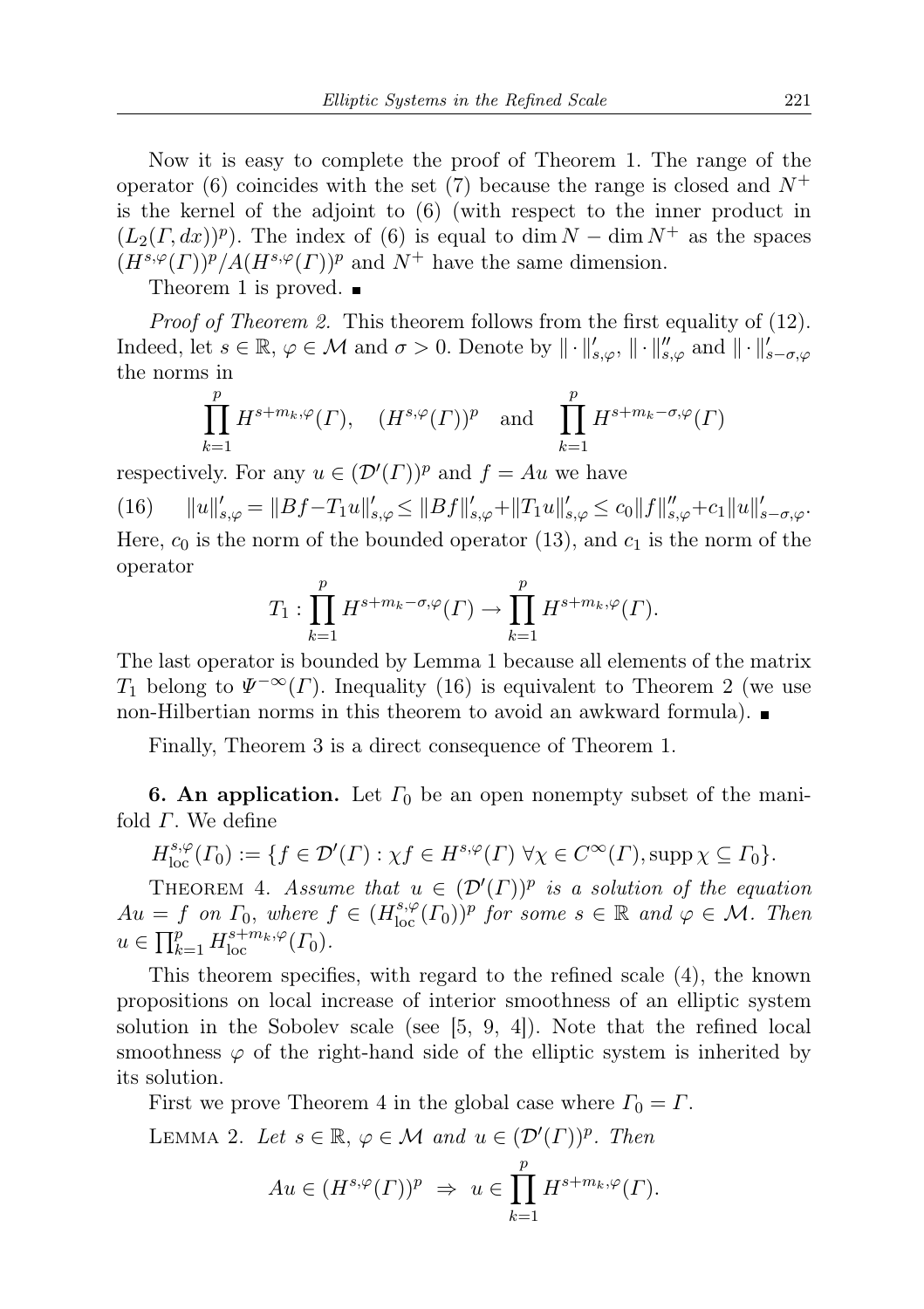*Proof.* Assume that  $Au \in (H^{s,\varphi}(\Gamma))^p$ . In view of (12), (13) we have

$$
u = BAu - T_1u, \quad BAu \in \prod_{k=1}^p H^{s+m_k,\varphi}(\Gamma).
$$

In addition, since all elements of the matrix  $T_1$  are in  $\Psi^{-\infty}(\Gamma)$ , we have  $T_1u \in (C^{\infty}(\Gamma))^p$  (see [1, Sec. 2.1]). Lemma 2 is proved.

*Proof of Theorem 4.* Let us show that the condition  $f \in (H^{s,\varphi}_{loc}(T_0))^p$ implies the following local smoothness increase of the solution  $u$ : for every  $r \geq 1$ ,

(17) 
$$
u \in \prod_{k=1}^{p} H_{\text{loc}}^{s-r+m_k, \varphi}(T_0) \implies u \in \prod_{k=1}^{p} H_{\text{loc}}^{s-r+1+m_k, \varphi}(T_0).
$$

Choose  $\chi, \eta \in C^{\infty}(\Gamma)$  such that supp  $\chi$ , supp  $\eta \subseteq \Gamma_0$  and  $\eta = 1$  in a neighborhood of supp  $\chi$ . Interchanging the matrix pseudodifferential operator A and the operator of multiplication by  $\chi$  we can write

(18) 
$$
A\chi u = A\chi \eta u = \chi A\eta u + A'\eta u = \chi Au + \chi A(\eta - 1)u + A'\eta u
$$

$$
= \chi f + \chi A(\eta - 1)u + A'\eta u \quad \text{on } \Gamma.
$$

Here, the matrix pseudodifferential operator  $A' = (A'_{j,k})_{j,k=1}^p$  is the commutator of these operators. Since  $A'_{j,k} \in \Psi^{m_k-1}(\Gamma)$ , there exists (by Lemma 1) the bounded operator

$$
A': \prod_{k=1}^p H^{s-r+m_k,\varphi}(\Gamma) \to (H^{s-r+1,\varphi}(\Gamma))^p.
$$

Therefore

(19) 
$$
u \in \prod_{k=1}^p H_{\text{loc}}^{s-r+m_k, \varphi}(T_0) \Rightarrow A'\eta u \in (H^{s-r+1, \varphi}(T))^p.
$$

Further, since  $f \in (H^{s,\varphi}_{\text{loc}}(\Gamma_0))^p$ , in view of Proposition 1(iv) we have

(20) 
$$
\chi f \in (H^{s,\varphi}(\Gamma))^p \hookrightarrow (H^{s-r+1,\varphi}(\Gamma))^p.
$$

In addition, since the supports of the functions  $\chi$  and  $\eta - 1$  are disjoint,

(21) 
$$
\chi A(\eta - 1)u \in (C^{\infty}(\Gamma))^p.
$$

It follows from  $(18)$ – $(21)$  that

$$
u \in \prod_{k=1}^p H_{\text{loc}}^{s-r+m_k, \varphi}(T_0) \implies A\chi u \in (H^{s-r+1, \varphi}(\Gamma))^p.
$$

Next, according to Lemma 1 we have

$$
A\chi u \in (H^{s-r+1,\varphi}(\Gamma))^p \Rightarrow \chi u \in \prod_{k=1}^p H^{s-r+1+m_k,\varphi}(\Gamma).
$$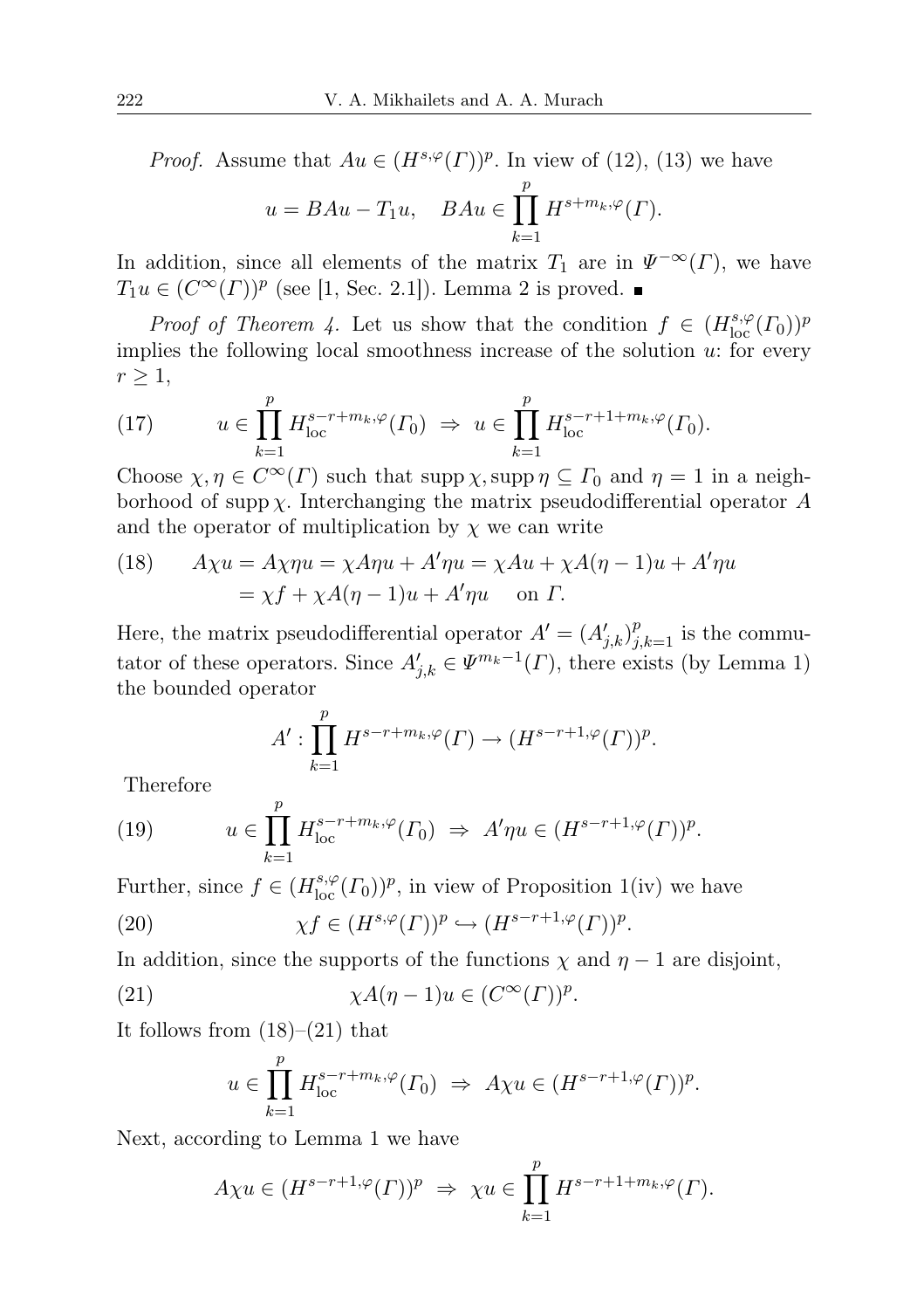The implication (17) is a consequence of the last two implications because  $\chi \in C^{\infty}(\Gamma)$  with supp  $\chi \subseteq \Gamma_0$  is arbitrary.

Now it is easy to deduce Theorem 4 from the implication  $(17)$ . Since  $\Gamma$  is compact,  $\mathcal{D}'(\Gamma)$  is the union of the Sobolev spaces  $H^{\sigma}(\Gamma)$ ,  $\sigma \in \mathbb{R}$ . So, there is a sufficiently large integer  $r_0 > 0$  such that

$$
u \in \prod_{k=1}^{p} H^{s-r_0+1+m_k}(\Gamma) \subset \prod_{k=1}^{p} H^{s-r_0+m_k,\varphi}_{\text{loc}}(\Gamma_0).
$$

From this by applying (17) for  $r = r_0, r_0 - 1, \ldots, 1$  in succession, we deduce Theorem 4:

$$
u \in \prod_{k=1}^p H_{\text{loc}}^{s-r_0+m_k, \varphi}(T_0) \implies u \in \prod_{k=1}^p H_{\text{loc}}^{s-r_0+1+m_k, \varphi}(T_0)
$$
  

$$
\implies \cdots \implies u \in \prod_{k=1}^p H_{\text{loc}}^{s+m_k, \varphi}(T_0). \blacksquare
$$

Theorem 4 and Proposition 3 imply the following sufficient condition for a fixed component  $u_k$  of the solution of (2) to have continuous derivatives of a prescribed order.

THEOREM 5. Suppose that  $u, f \in (\mathcal{D}'(\Gamma))^p$  satisfy the equation  $Au = f$ on  $\Gamma_0$ . Let  $\rho \geq 0$  and  $k = 1, \ldots, p$  be integers, and let  $\varphi \in \mathcal{M}$  satisfy the inequality (5). Then

$$
(f_j \in H_{\text{loc}}^{\varrho-m_k+n/2,\varphi}(\Gamma_0),\, j=1,\ldots,p) \Rightarrow u_k \in C^{\varrho}(\Gamma_0).
$$

## References

- [1] M. S. Agranovich, Partial Differential Equations. VI. Elliptic Operators on Closed Manifolds, Encyclopaedia Math. Sci. 63, Springer, Berlin, 1994, 1–130.
- [2] Sh. A. Alimov, V. A. Il'in and E. M. Nikishin, Convergence problems of multiple trigonometric series and spectral decompositions. I, Russian Math. Surveys 31 (1976), no. 6, 29–86.
- [3] M. F. Atiyah and I. M. Singer, The index of elliptic operators on compact manifolds, Bull. Amer. Math. Soc. 69 (1963), 422–433.
- [4] Yu. M. Berezanskij, Expansions in Eigenfunctions of Selfadjoint Operators, Transl. Math. Monogr. 17, Amer. Math. Soc., Providence, 1968.
- [5] A. Douglis and L. Nirenberg, Interior estimates for elliptic systems of partial differential equations, Comm. Pure Appl. Math. 8 (1955), 503–538.
- [6] W. Farkas and H.-G. Leopold, Characterisations of function spaces of generalized smoothness, Ann. Mat. Pura Appl. 185 (2006), 1–62.
- [7] C. Foiaş et J.-L. Lions, Sur certains théorèmes d'interpolation. Acta Sci. Math. (Szeged) 22 (1961), 269–282.
- [8] D. D. Haroske and S. D. Moura, Continuity envelopes of spaces of generalised smoothness, entropy and approximation numbers, J. Approx. Theory 128 (2004), 151–174.